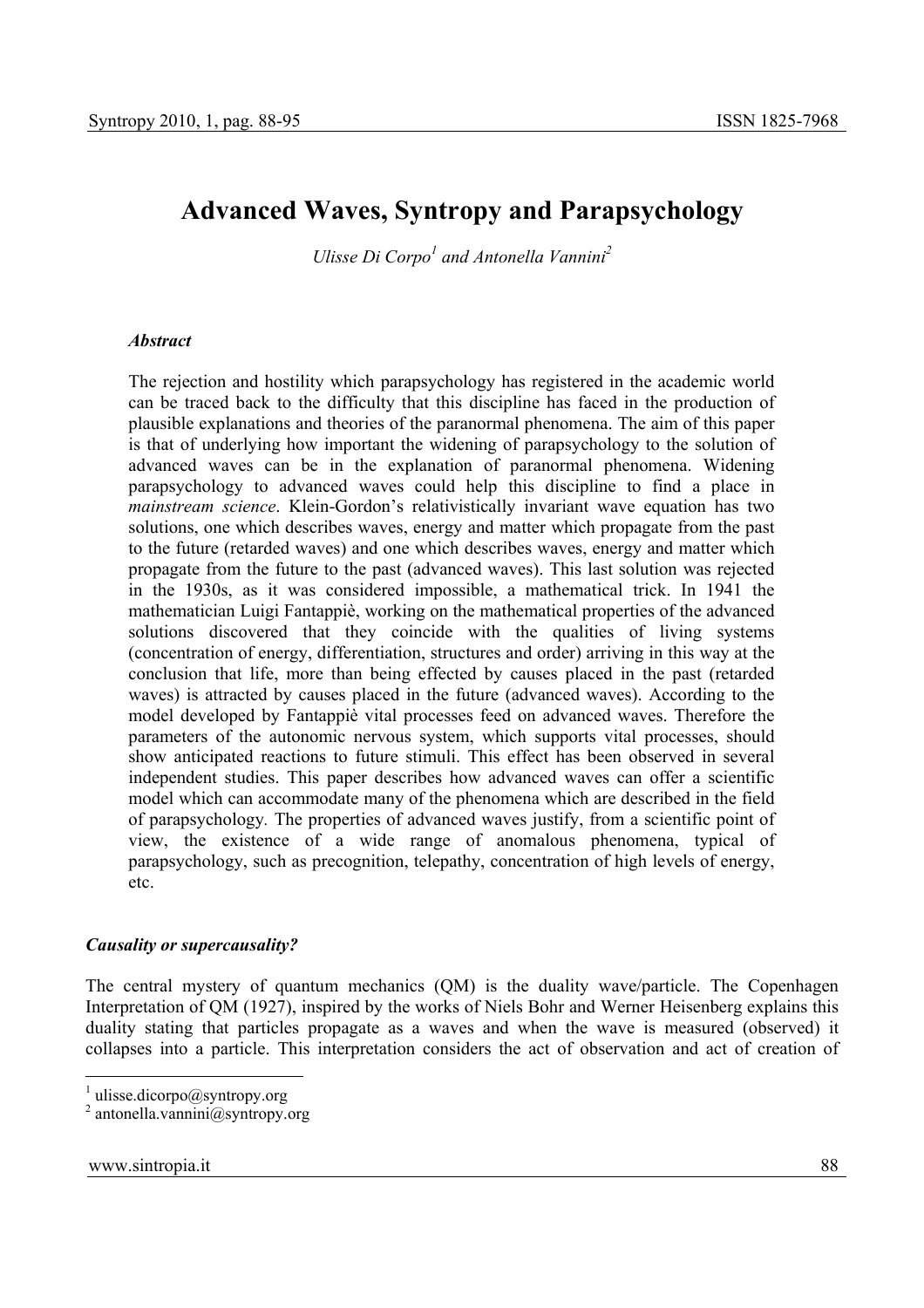reality, since it makes the wave collapse into a particle.

It is important to note that in the Copenhagen Interpretation, the collapse of the wave function (the collapse of the wave into a particle) happens in the same instant in all the points of the wave. This requires an instantaneous propagation of information, which violates the limit of the speed of light which Einstein had discovered has the maximum speed in the propagation of information. Analyzing this paradox Schrödinger arrived at the conclusion that the problem resides in the way time is used in the Copenhagen Interpretation (Schrödinger, 1944). In this interpretation Schrödinger's wave function

(*ψ*), which is at the center of a large part of the discussion, is not relativistically invariant, since it treats time in a classical way, with a well defined first and after the collapse of the wave into a particle.

The relativistically invariant version of Schrödinger's wave equation (*ψ*) was developed by Klein and Gordon in 1926, by introducing the energy/momentum/mass relation of Einstein's special relativity:

> $E^2 = m^2c^4 + p^2c^2$ *where E is the Energy of the object, m the mass and p the momentum.*

obtaining the equation:

$$
E\psi = \sqrt{p^2 + m^2}\psi
$$

Klein and Gordon's equation depends on a square root which produces always two solutions: one positive, which describes waves and matter which propagate from the past to the future (retarded waves/causality) and one negative which describes waves and matter which diverge from the future to the past (advanced waves / retrocausality).

When QM phenomena are interpreted using Klein-Gordon's equation the following conclusions are reached:

- at the subatomic level time is unitary: past, present and future coexist;
- causality is symmetrical, there are as many causes coming from the past than from the future;
- the dual manifestation of matter (wave and particle) is a consequence of the dual causality (future/past).

According to this interpretation the wave manifestation of matter coincides with causes which act from the future, the outcome of which is not yet determined, and therefore takes the form of a wave, whereas particles would coincide with causes coming from the past, the outcome of which has been determined and therefore takes the form of a particle. The duality wave/particle would support the existence of the dual causality past/future and of the coexistence of past, present and future.

# *Quantum models of consciousness and parapsychology*

Parapsychology and consciousness often try to explain their field using the properties of QM. A review of QM models of consciousness conducted by Antonella Vannini shows that these models can be divided into four main categories (Vannini, 2009):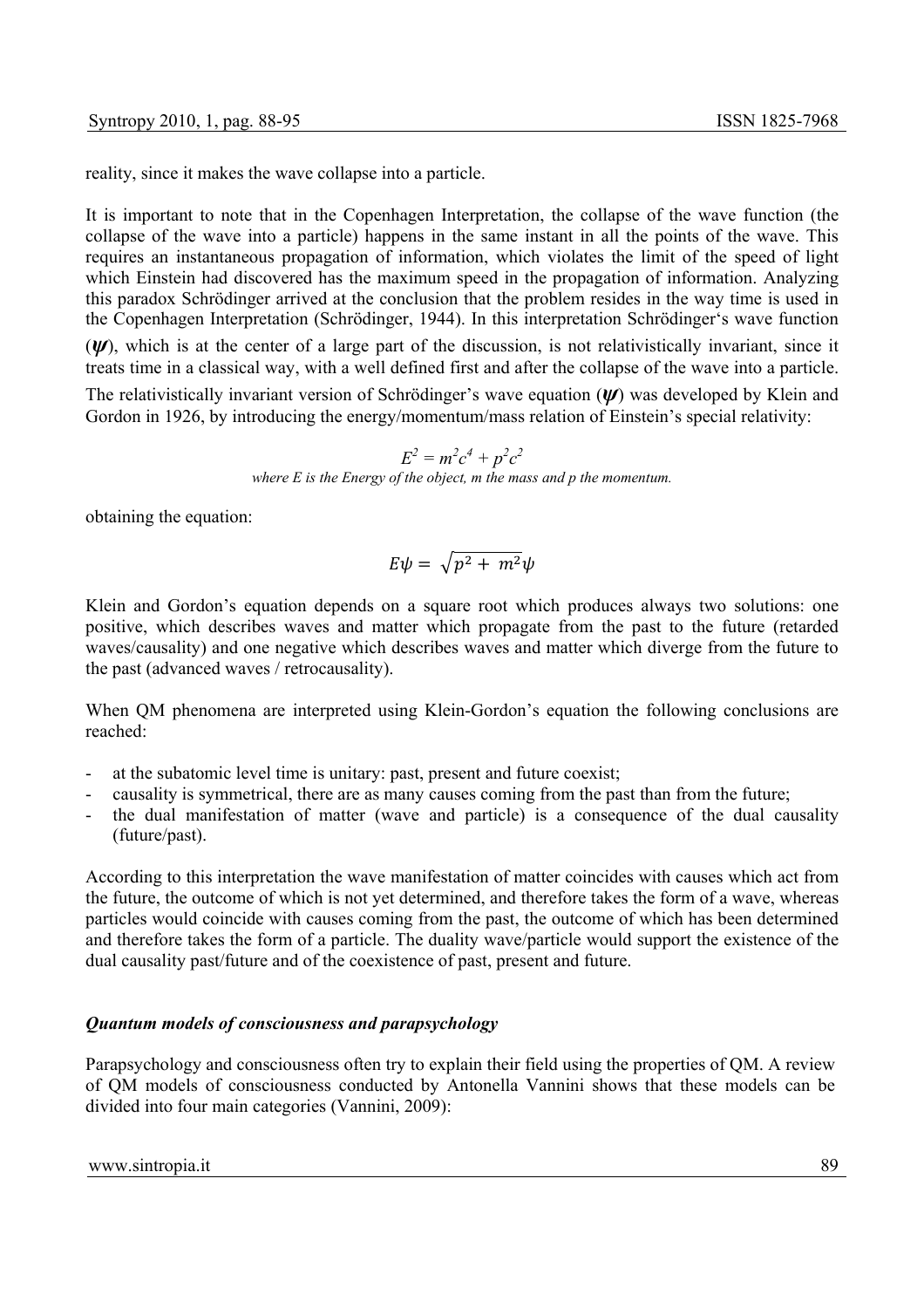- 1. models which assume that consciousness creates reality and that consciousness is an immanent property of reality;
- 2. models which link consciousness to the probabilistic properties of QM;
- 3. models which attribute consciousness to a principle of order of QM;
- 4. models which integrate QM with special relativity and focus on the properties of advanced waves.

Analyzing QM models of consciousness which belong to the first category, a tendency towards mysticism can be observed. All these models start from the Copenhagen Interpretation of QM and assume that consciousness itself determines reality. These models try to describe the creation of reality as a consequence of panpsychism, and assume that consciousness is an immanent property which precedes the formation of reality. The concept of panpsychism is explicitly used by most of the authors of this category. These assumptions cannot be falsified or tested in an experiment.

Also in the case of the second category, it is impossible to falsify the QM models of consciousness since they consider consciousness to originate in a realm which cannot be observed by modern science, as for example that under Planck's constant.

Analyzing the third group of QM models of consciousness, which attribute consciousness to principles of order which have been already discovered and used for physical applications (laser, superconductors, etc.), it is possible to imagine experimental tests which could falsify them. It is, however, important to note that many of these models require conditions which are not compatible with the characteristics of biological systems. The order principles on which most of these models are based require extreme physical conditions such as, for example, absolute zero (-273 C°) temperatures.

| 1)<br>Consciousness creates                                                                                    | 2)<br>Probability                                                                                                                               | 3)<br>Order principle                                                                                                                                                                                                               | 4)<br>Special relativiy         |
|----------------------------------------------------------------------------------------------------------------|-------------------------------------------------------------------------------------------------------------------------------------------------|-------------------------------------------------------------------------------------------------------------------------------------------------------------------------------------------------------------------------------------|---------------------------------|
| realty                                                                                                         |                                                                                                                                                 |                                                                                                                                                                                                                                     | $+ OM$                          |
| 1930 - Bohr<br>1987 - Herbert<br>1989 - Penrose Hameroff<br>1993 - Stapp<br>2004 - Järvilehto<br>2007 - Mender | 1925 - Lotka<br>1963 - Culbertson<br>1970 - Walker<br>1980 - Bohm<br>1989 - Lockwood<br>1990 - Pitkänen<br>1992 - Kaivarainen<br>$1998 - Bondi$ | 1967 - Umezawa Ricciardi<br>1968 - Fröhlich<br>1971 - Pribram<br>1986 - Eccles<br>1989 - Marshall<br>1995 - Yasue<br>1995 - Vitiello<br>2003 - Flanagan<br>2003 - Pereira<br>2005 - Hu<br>2005 - Baaquie and Martine<br>2008 - Hari | 1941 - Fantappiè<br>1989 - King |

*Table 1: classification of quantum models of consciousness*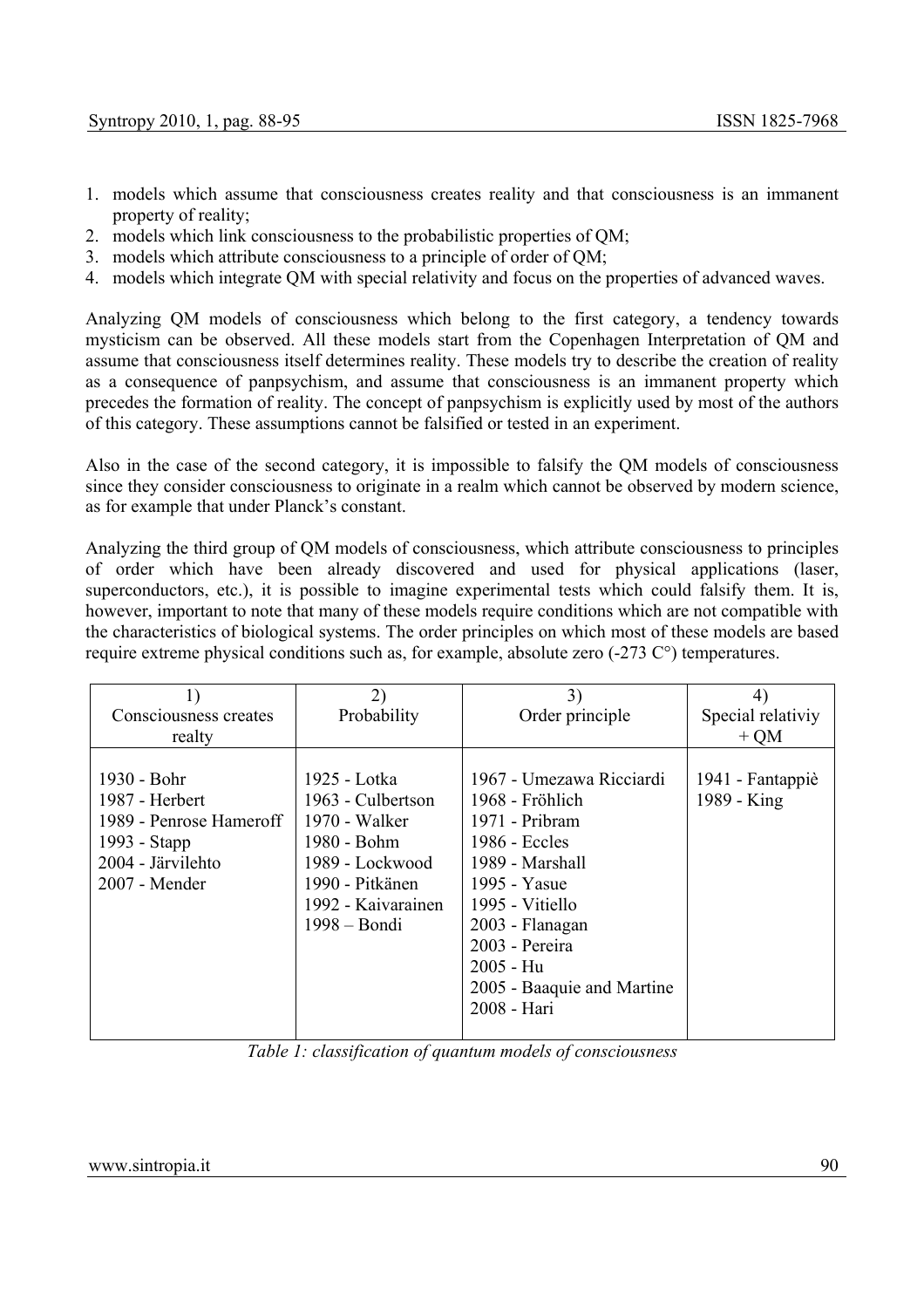The fourth group includes only models of consciousness which originate from the generalization of Schrödinger's wave equation (QM) with special relativity into a relativistically invariant wave equation (Klein-Gordon's equation). These models, developed by the mathematicians Luigi Fantappiè and Chris King, are not pure quantum mechanical models as they include also special relativity.

This review leads to the conclusion that all the models which originate from QM cannot be translated into experiments, either because they are incompatible with the characteristics of biological systems or because they cannot be falsified. The only two models which seem to lead to experiments are those which integrate QM with special relativity.

# *Copenhagen Interpretation falsified*

Analyzing the paradoxes of the Copenhagen Interpretation, Erwin Schrödinger arrived at the conclusion that the problem could be traced back to the way in which time was used in this interpretation with a clear "*before*" and "*after*" the collapse of the wave function. In other words, this interpretation uses time in a classical way, according to which time flows only from the past to the future (Schrödinger, 1944).

This statement allows to develop experiments which can falsify the Copenhagen Interpretation. Experiments which should show that effects can precede causes would automatically falsify the Copenhagen Interpretation and all the explanations which have been developed starting from this interpretation.

In order to decide on which of the two equations, Schrödinger (classical time) or Klein-Gordon's (symmetric time) wave equation, is correct it is sufficient to see if there are experiments which show effects before causes. Until now it has been impossible to develop experiments of this kind in physics: "*Nature, in a very subtle way, may be engaging in backwards-in-time handshaking. But the use of this mechanism is not available to experimental investigators even at the microscopic level. The completed transaction erases all advanced effects, so that no advanced wave signalling is possible. The future can affect the past only very indirectly, by offering possibilities for transactions*" (Cramer, 1986).

On the contrary, as a consequence of the fact that vital processes should feed on advanced waves, it should be easy to verify the presence of retrocausal effects in living systems. According to this statement, parameters of the autonomic nervous system, which supports the vital functions of the organism, should show anticipated reaction to future stimuli. Several experiments conducted by independent researchers show that the neurophysiologic parameters of the autonomic nervous system anticipate future stimuli, and that this anticipation exists also when future stimuli are unpredictable. Among these experiments:

- *Anticipatory reaction of skin conductance.* In 2003 Spottiswoode and May of the Cognitive Science Laboratory replicated Bierman and Radin (1997) experiments which show an increase in skin conductance 2-3 seconds before emotional stimuli are presented. Spottiswoode and May replicated these results obtaining a statistical significance of p=0.0005, and performed controls in order to exclude all possible artifacts and alternative explanations. These results support the hypothesis that the autonomic nervous system reacts in advance of stimuli (Spottiswoode and May, 2003).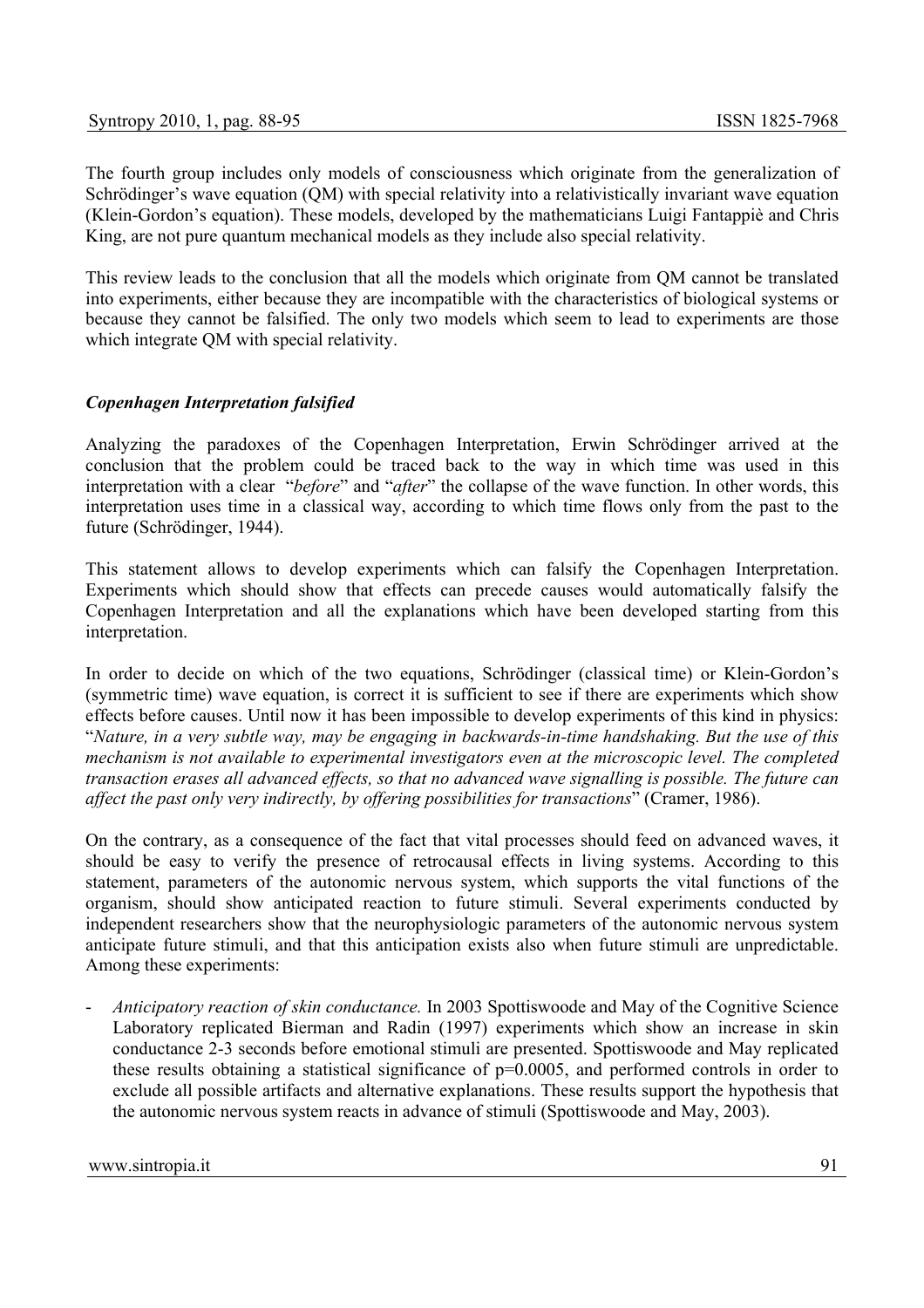- *Electrophysiological responses.* McCarty, Atkinson and Bradely in *"Electrophysiological Evidence of Intuition"* (2004) show the existence of strong anticipatory reactions of the electrophysiological parameters of the heart.
- *Pre-stimuli heart rate differences.* In his article "*Heart Rate Differences between Targets and Non Targets in Intuitive Tasks*", Tressoldi and coll. report results of two experiments aimed at investigating pre-stimuli heart rate changes. Results support the hypothesis that heart rate changes before stimuli are applied (Tressoldi 2005).

The results of these experiments are incompatible with the Copenhagen Interpretation and, consequently, this interpretation is falsified.

#### *Possible explanations of paranormal phenomena using the paradigm of the advanced waves*

The properties of the advanced waves justify, from a scientific point of view, the existence of a wide range of anomalous phenomena typical of parapsychology, such as precognition, telepathy, concentration of high levels of energy, etc.

#### *- Influence of the future on the past*

In the Copenhagen Interpretation of QM and in the classical vision of time, according to which causes can only precede effects and time can only flow forward, once an event has been determined it cannot be modified, as a consequence of the fact that the wave has collapsed into a particle. Once a wave collapses, the event is irreversible. On the contrary, the vision of the world which originates from the dual solution of the Klein-Gordon equation suggests that some events can be reversible and that information, especially in the form of emotions, can flow backwards in time.

For example, in a study conducted by W.E. Cox (1956), on the use of commuter trains in the United States, Cox discovered a lower presence of commuters on trains which had accidents. Comparing the number of passengers who boarded trains which had accidents with the number of passengers who boarded the same train, at the same time and day of previous weeks, Cox discovered that the number of passengers on trains which had accidents was significantly inferior to what would have been expected, and that this reduction could not be explained as a consequence of chance.

The model of supercausality developed by Chris King (1989) and of syntropy developed by Luigi Fantappiè (1942) state that because of the properties of advanced waves, feelings associated to the autonomic nervous system (emotions) radiate backwards in time. It is therefore plausible that feelings of pain and distress are sent backwards in time and can be felt in the past in the form of premonitions and hunch feelings, which may lead, in this case, to a decision not to travel. This backwards in time effect of emotions would therefore change the future. In other words, a negative event happens in the future and informs us, through emotions. According to this theory, listening to our emotions can help us to decide differently and avoid pain and distress in our future.

In short, when we undergo strong emotions these flow backwards in time and can lead us, in the past, to operate different choices changing in this way our present situation. If we listen to our emotions the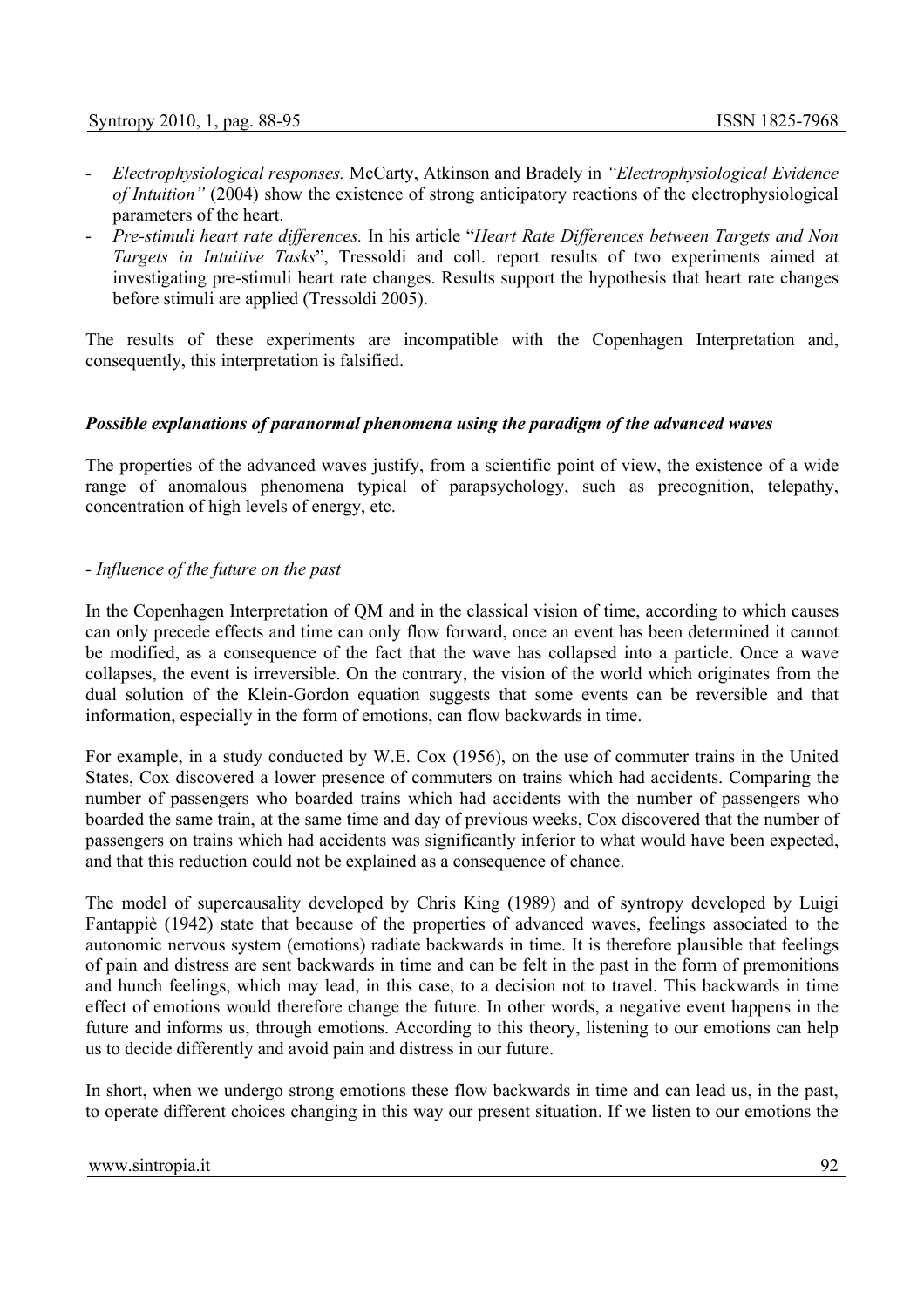future changes and it changes in an advantageous way. This interpretation suggests that it is possible to retroact on the past, thanks to emotions, changing in this way the present situation. According to this statement the present is not totally determined, no collapse of the wave function takes place, and it is therefore possible to modify the present sending emotions in the past. NLP (neurolinguistiprogramming) and the Ericksonian psychotherapy, supported by hypnosis and trance, continuously use techniques which send emotions backwards into the past of the patient, in order to modify its present state. People, who use these techniques, usually think that results are the outcome of imagination and do not really think that it is possible to modify the past of the patient and consequently the present.

Another example. The article "*In Battle, Hunches Prove to be Valuable*", published on the main page of the New York Times on July 28, 2009, describes that gut feelings associated with hunches and premonitions have helped soldiers to foil attacks: "*My body suddenly got cooler; you know, that danger feeling, and I said no – no!*" According to the interpretations based on advanced waves the attack happens, the soldier experiences fear and death and sends backwards in time strong emotions of fear and death (which are associated with cold feelings in the thorax region due to absence of converging waves). The soldier in the past feels these feelings of death and fear as a hunch, a gut feeling, and in this way he is pushed to make a different choice avoiding the attack and death. According to the New York Times' article these hunch feelings have proved much more effective than the technology and billions of dollars spent in intelligence hardware by the United States military.

If emotions can really move backwards in time, all a new range of techniques could be developed and experimented. These techniques would be based on sending into the past of people emotions which can lead to modify the choices which were taken. Modifying past choices the present changes instantaneously.

It is important to underline that, according to this model, the past can be modified only advantageously. For example, in 1993 the United States cancelled the construction of the accelerator which would have allowed to study Higgs' boson, even though several billion of dollars had already been spent on this project. This choice was in part motivated by the consideration that Higgs' boson required extreme conditions which could be so dangerous and destructive that its effects would radiate also backwards in time, destroying the accelerator which caused them and forbidding in this way that the destructive event could take place.

# *- Nonlocality*

Nonlocality is among the mathematical properties of advanced waves. Nonlocality means that instantaneous correlations, which link points which are distant in space and time, can occur. This is due to the fact that advanced waves, in order to move backwards in time, must necessarily move at speeds faster than light.

Advanced waves would be, according to Luigi Fantappiè, at the basis of the properties of life. It is therefore plausible that instantaneous nonlocal correlations characterize the functions of life. For example, memory could establish nonlocal links with past events. The brain would not store information, but would operate as an antenna which could be oriented, thanks to emotions, towards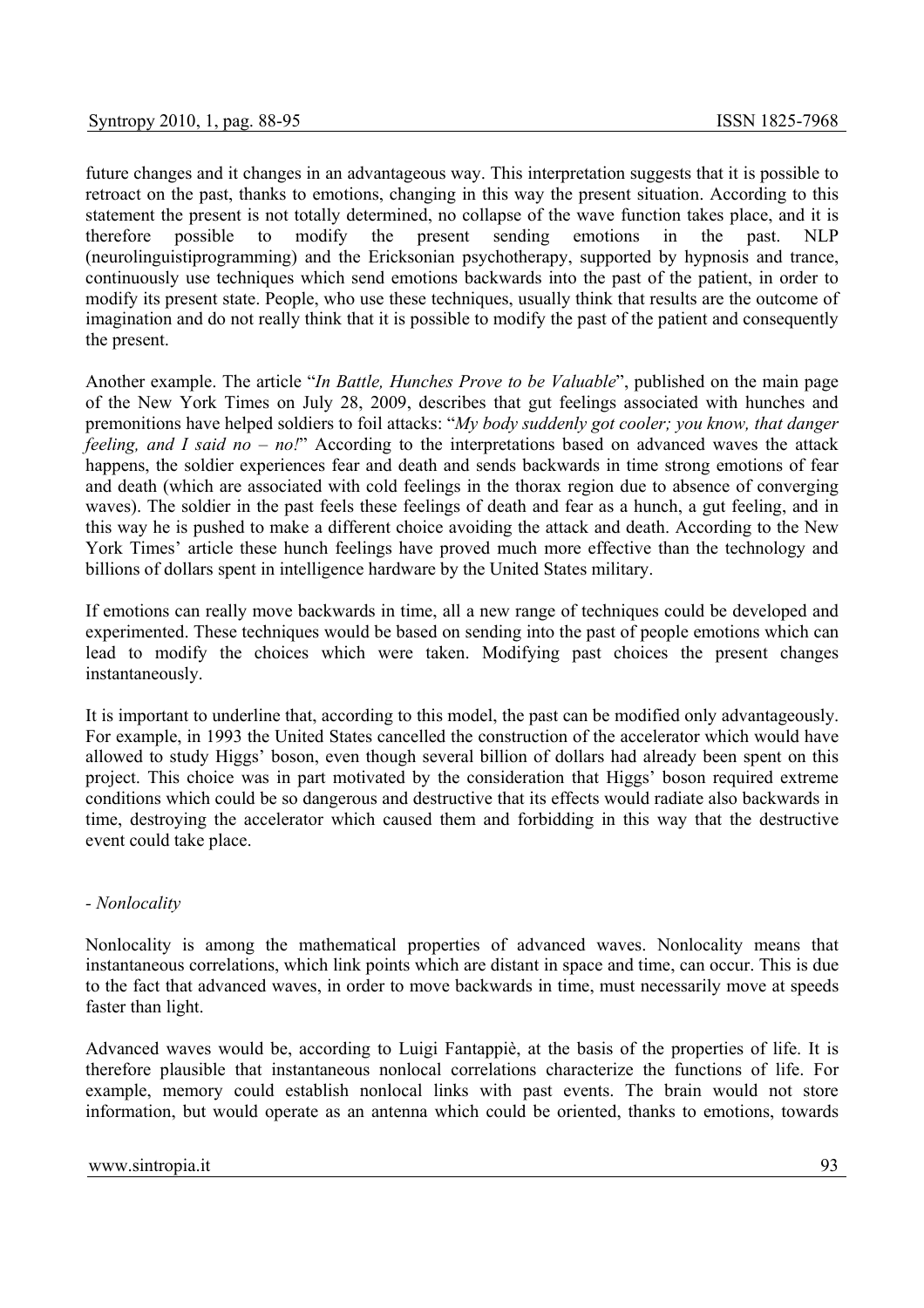points of the space-time, which according to Klein-Gordon's equation are still present. Information would be retrieved directly from the source and the uncertainty of information would depend on the difficulties which we face tuning our antenna, our brain.

If this hypothesis is correct, several techniques could increment memories or allow to acquire information which the person did not acquire in the first place. For example, using hypnosis it is possible to make memories become more precise and vivid and retrieve information which the subject did not have the possibility to acquire in the past experience.

For classical science information can be acquired only through the 5 senses of perception, that is to say sight, hearing, touch, smell and taste, whereas when we consider also advanced waves, perceptions can be based on nonlocality and on emotions, felts in the thorax area. Consequently it is possible to imagine not only techniques which augment memories, but also techniques which use the autonomic nervous system as a sensory channel.

## *- Synchronicity*

One of the main characteristics of advanced waves is that of being finalized, generated by final causes; consequently they tend to synchronize different events on the final causes. The finalistic structure of life leads events to converge and to synchronize the behavior of different individuals. When we accept the finalistic structure of life, final causes start cooperating with us. Respecting each ones individuality, not consciously and apparently in a mysterious way, we start cooperating for the wellbeing of individuals and life; on the contrary when the finalistic structure of life and reality is rejected we diverge and chaos and entropy prevail.

### *- Concentration of energy*

One other property of advanced waves is that of concentrating energy. The advanced waves model allows to devise experiments which study phenomena of energy concentration. In this way parapsychology could help to place manifestations which at the moment seem to defy any scientific explanation, within the other natural phenomena.

# *- Levels which transcend the physical and biological plane*

The finalistic structure of advanced waves suggests that individual consciousness is the reflection of a transcendental Self in planes which transcend the biological, psychological and physical levels. "*People who have experienced this transcendental level say that it is much more real, lasting and essential than the physical reality which we face in our everyday life. It is the real essence and root of life and consciousness*" (Assagioli, 1988). The perception of these transcendental planes can open possibilities and faculties which are yet out of the reach of science.